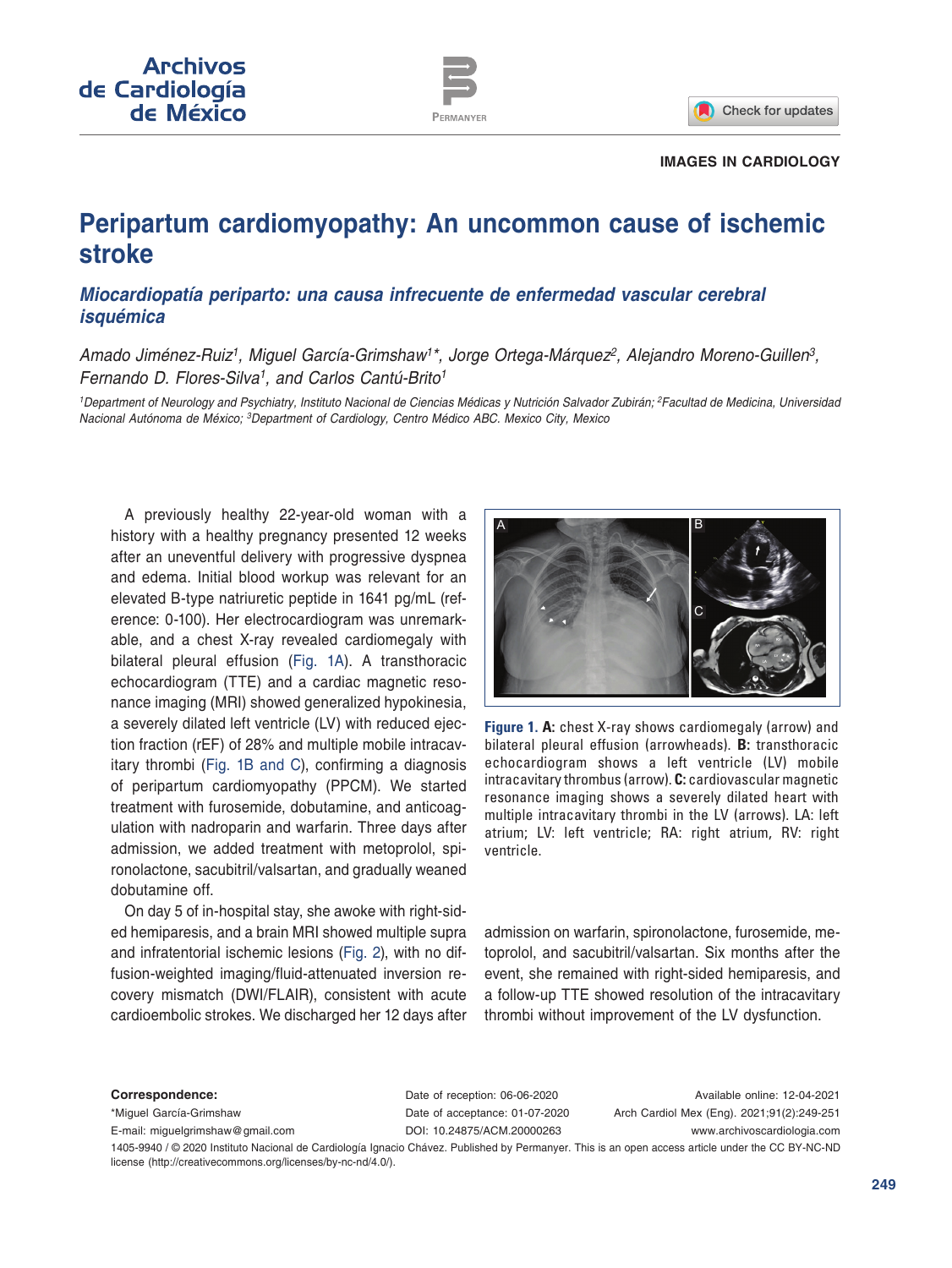<span id="page-1-0"></span>

**Figure 2.** Axial diffusion-weighted imaging magnetic resonance imaging (MRI) of the brain shows multiple acute ischemic strokes (arrows) located in the **A:** left cerebellum, **B:** right frontal lobe, and **C:** left internal capsule. **D:** 3D time-of-flight MRI angiography shows normal intracranial vessels.

PPCM is characterized by LV dysfunction with rEF and symptoms of congestive heart failure during the end of pregnancy and early postpartum period, without an identifiable cause. It has a variable incidence between 1:100 and 1:[2](#page-2-1)0,000 deliveries worldwide<sup>1,2</sup>. PPCM is associated with a recovery rate of 50-80% to a normal LV systolic function (ejection fraction  $\geq 50\%$ ), usually within the first 3-6 months, but 13% of women